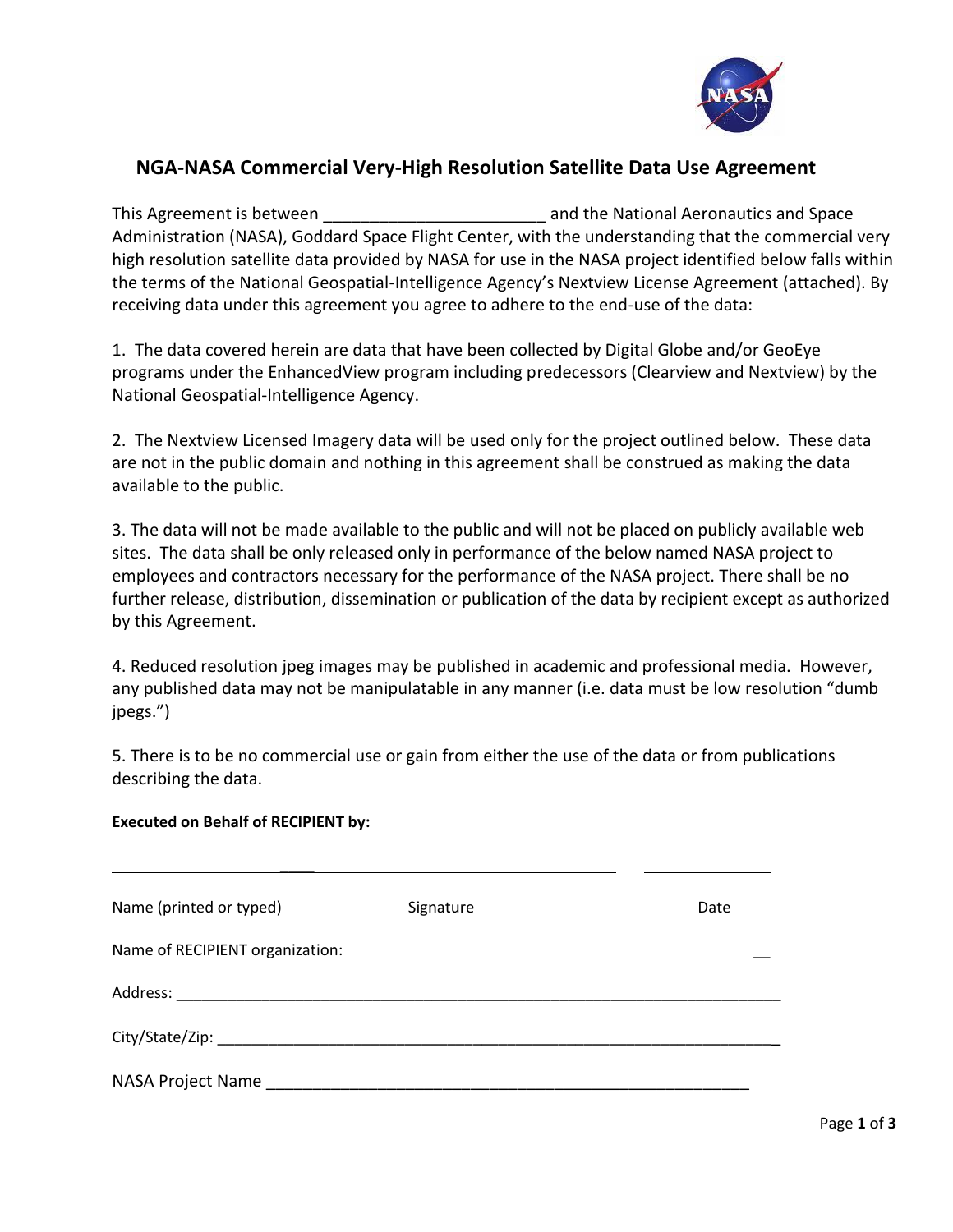

**High Level description of how data will be used for science:**

# **Authorized Civil Servant granting permission to access NGA data:**

Name:\_\_\_\_\_\_\_\_\_\_\_\_\_\_\_\_\_\_\_\_\_\_\_\_\_\_\_\_\_\_\_\_\_\_\_\_\_\_\_\_\_\_\_\_

Signature: \_\_\_\_\_\_\_\_\_\_\_\_\_\_\_\_\_\_\_\_\_\_\_\_\_\_\_\_\_\_\_\_\_\_\_\_\_\_\_\_\_\_\_ Date: \_\_\_\_\_\_\_\_\_\_\_\_\_

| -- INTERNAL USE ONLY --                     |                                |  |
|---------------------------------------------|--------------------------------|--|
| Location/Coverage:                          |                                |  |
| <b>Total Size of Data:</b>                  | <b>Access / Delivery Date:</b> |  |
| <b>Access / Delivery</b><br><b>Location</b> |                                |  |

# **NEXTVIEW IMAGERY END USER LICENSE AGREEMENT**

1. Introduction. This End User License Agreement ("EULA") is between DigitalGlobe, Inc., a Delaware Corporation ("DigitalGlobe" or "Seller") and National Geospatial- Intelligence Agency ("NGA"), the purchaser of this EULA, which governs the use of the data products or documentation ("Products") accompanying this EULA in accordance with Contract NMA 301-03-3-0001 (the "Contract").

2. Applicability. This license applies to imagery and products licensed under the Contract, including data downlinked to domestic and foreign ground stations.

3. License Granted and Permitted Uses.